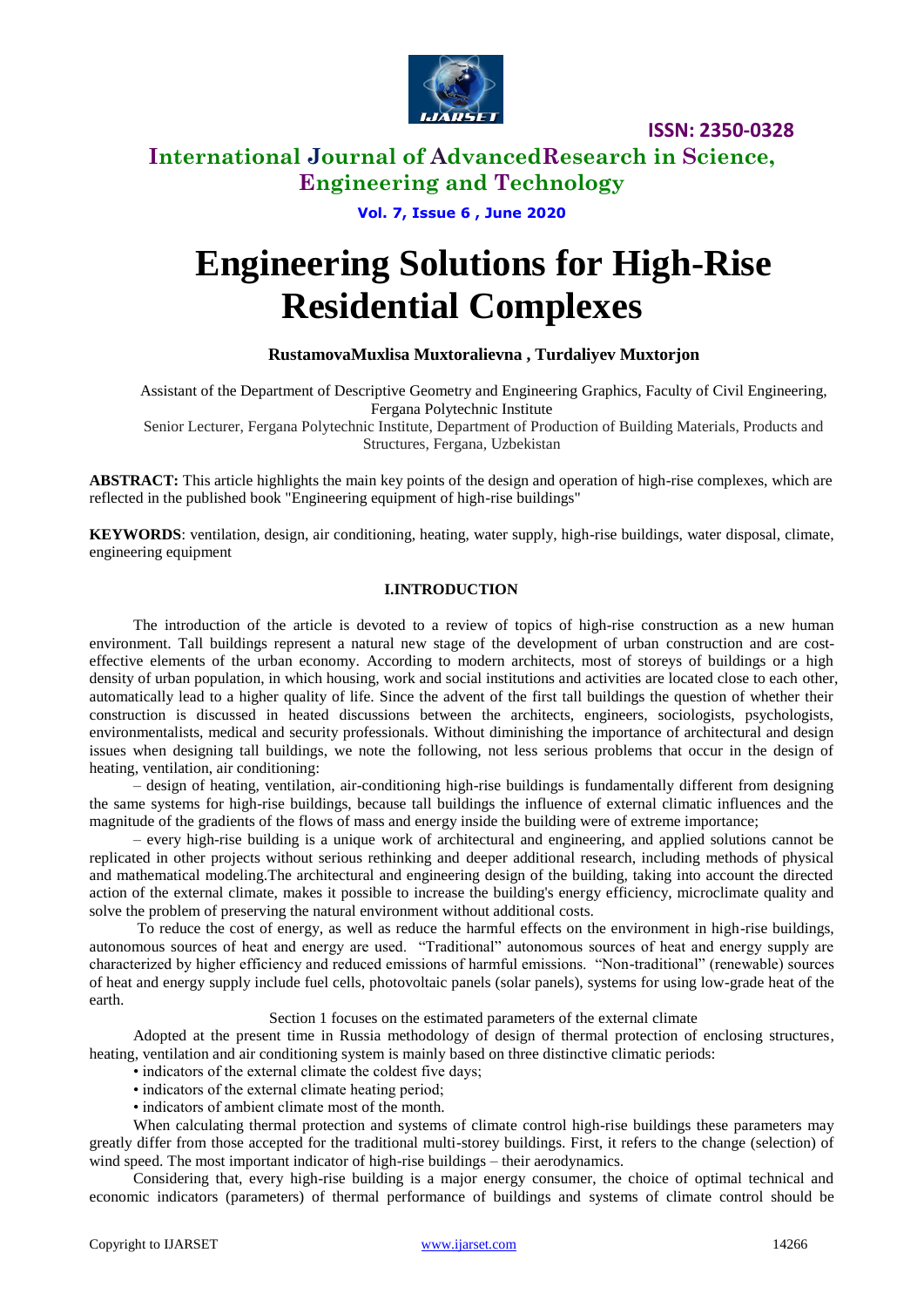

### **International Journal of AdvancedResearch in Science, Engineering and Technology**

### **Vol. 7, Issue 6 , June 2020**

determined on the basis of operating costs, the main component of which are the costs to heat, cold and electricity. In addition, on the basis of these indicators should be the optimal form of the building envelope.In cold and warm periods of the year the outside air temperature falls approximately  $1 \degree C$  every 150 metres of altitude, atmospheric pressure decreases about 1 hPa every 8 meters height and the wind speed increases [2].

The Chapter provides calculated values of the outdoor temperature, and outdoor barometric pressure at the earth's surface, modified by altitude ambient air temperature and barometric pressure, the intensity of total solar radiation, the methodology of calculating flows, the total solar radiation that arrives during the heating period on horizontal and vertical surfaces. Discusses the aerodynamics of buildings for ventilation design of buildings and calculation of air flows inside the building, assessing the impact of buildings on the aerodynamic mode of the adjoining territory, a choice of envelopes with the necessary breathability.

Section 2 addresses the issues of heating and energy supply of heating, hot water, ventilation and air conditioning

Heat supply of heating, hot water, ventilation and air conditioning systems (hereinafter the systems of internal heat supply) should mainly carry out thermal networks of systems of the centralized heat supply. The accession of the systems of internal heat supply to centralized system may be provided to ensure uninterrupted supply of heat in the amount of not less than the flow required for heating the building. Providing 100% reservation of heat supply for the building's internal heat supply systems is established by the design task. One of the solutions for redundancy can be the installation of autonomous heat and power supply systems for high-rise buildings based on gas turbine or gas reciprocating plants that simultaneously generate both of these energies. Modern means of protection against noise and vibration allow you to place them directly in the building, including on the upper floors. As a rule, the capacity of these units does not exceed 30–40% of the maximum required capacity of the facility, and in normal mode these units operate, supplementing the centralized power supply systems. With a large capacity of cogeneration plants, problems arise in transferring excesses of one or another energy carrier to the network.

In many cases, mini-CHP plants based on reciprocating motor generators are used as autonomous energy centers of high-rise buildings. The implementation of large-scale investment projects in many regions is constrained by the lack of free capacities of the country's unified energy system. Long-term plans for the commissioning of new large energy sources do not satisfy the construction needs due to long lead times. The period of excess power sources above the level of energy consumption ends earlier than expected by the energy sector.

Recent policies to stimulate consumption growth (if there are reserves of a commodity – it is necessary to implement them and to sell) have its downside. Dramatically increased the irrational use of electricity for direct transformation into heat – electric boilers, air curtains, electric heaters ventilation systems. To return to the mainstream of energy saving is very difficult.

A possible solution to the problem of energy supply of new buildings, including high-rise, is the design and construction of mini-CHP.

CHP providing energy high-rise buildings, can be a reasonable Supplement of the unified energy system and can work in parallel.

The complexity of this problem is that at a very early stage of design it is necessary all the basic features of CHP to harmonize with the system modes of energy consumption.

Unfortunately, in Russia there is no regulatory and methodological base of designing the CHP, and the practical experience of a small number of organizations, designing Autonomous energy centers is clearly insufficient. In the end, due to unskilled approach to the problem, there has been a trend to discredit the progressive trend of low power. Under optimal annual the download of the installation, given its autonomy and the minimum length of energokommunikatsij, the cost of production of electricity, heat and cold calculation is 1.5–2 times lower than current tariffs Central grid.

For maximum loading of cars could be excessive electrical energy be spent on compensation of losses of heat for heating water in hot water system, installing heating elements in tanks-accumulators. In this case, the system would be reduced heat supply for heating the hot water in the as received electrical energy for the same purpose, until the complete disconnection of heat for hot water needs. Selection of power of the installed piston machines are based on the load on the heating, but not the maximum time and the average for two of the coldest days of the usually choose the estimated five days. In summer, excess heat energy vyrabatyvaet simultaneously with the production of electric energy, can be used in heat absorption refrigerating machine for obtaining the cold necessary in air conditioning systems.

With a deficit of only thermal energy to the object as the source of heat may be adopted an Autonomous source of heat (AIT) in the form of a boiler with hot water boilers.

Can be used attached or detached boilers, opportunity and placement which should be linked with the whole complex of environmental impact, including residential high-rise building. Detached AIT is recommended to use two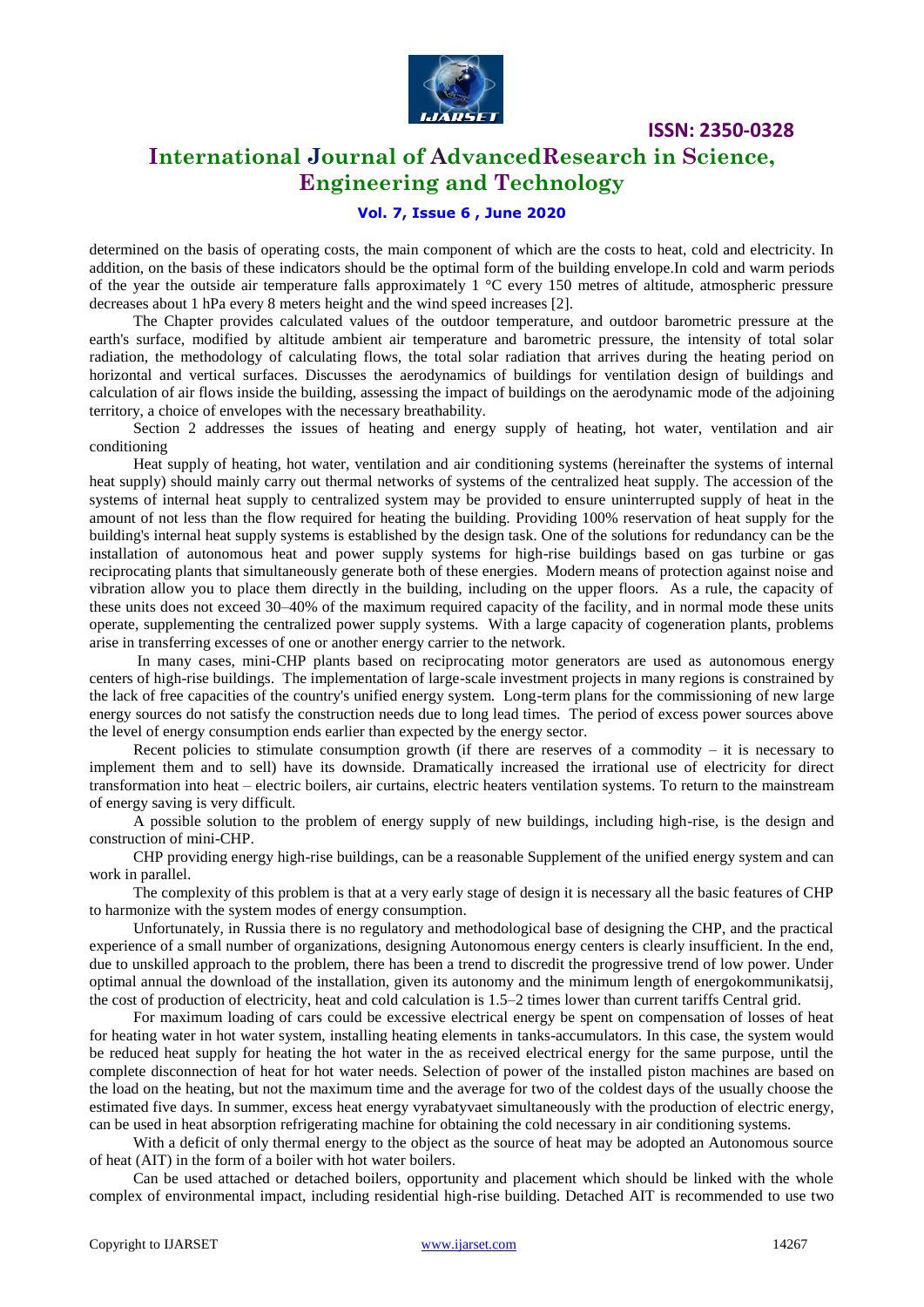

### **International Journal of AdvancedResearch in Science, Engineering and Technology**

### **Vol. 7, Issue 6 , June 2020**

or more closely spaced high-rise residential buildings. The chimney attached and detached AIT should be run above the roof level of the building, and its height is determined by calculation on the dispersion of combustion products.

Heat capacity of AIT choose the design load for heating buildings, for heating water supply systems, heat shields and average hourly load of hot water. In AIT, it is recommended to use hot-water boilers with water heating temperature to 115 °C. as a fuel for AIT used is natural gas. The pipeline should provide alloy steel with a gas pressure of 0.1–0.3 MPa. The thermal capacity of each boiler AIT and recommended amount to take into account providing one of the boilers fulfil the conditions ensure uninterrupted supply of heat in amounts not less than the flow required for heating the building.

All systems of high-rise multifunctional complexes must have 100% redundancy for heat exchangers and pumps. This allows in case of large frosts, when the heat supply organization does not comply with the temperature schedule and the temperature does not have enough heating area, to include backup heat exchangers in parallel operation and thereby ensure a normal temperature schedule for a given outdoor temperature.

If it is not possible to design 100% redundancy of the central heating equipment, it is necessary to provide a backup heat exchanger only for the ventilation system or at least one heat exchanger for maximum power, which, first of all, is connected directly to the heat exchanger of the ventilation system in the shortest circuit first.

The chapter also summarizes the experience of designing and operating a hot water system with one heat exchanger. As shown by operating experience, this system is efficient and very reliable.

Section 3 is devoted to the problems of device heating systems of tall buildings

Section 3 summarizes the experience of the design and operation of heating systems. On the basis of operational experience once again shows the advantage of door-to-door (horizontal) heating systems.

The use of door-to-door horizontal two-pipe heating systems with wiring in the floor allows you to:

– disable only one apartment or room, for example, in the event of an accident or, if necessary, repair or replacement of heating devices;

– adjust the heating system of one apartment or room independent of the other apartments or premises;

– to avoid problems arising from the unauthorized conversion of heating systems within the apartments (replacement of devices and thermostats);

– to carry out an individual heating system for each apartment depending on the wishes of the owner;

– install individual heat meters and go to pay for actually consumed heat energy according to the testimony of heat meters data.

The use of door-to-door (horizontal) heating systems, compared to the vertical, leads to a reduction in the length of the main pipes, which always have the largest diameter (most expensive), to reduce heat losses to unheated areas where pipelines are laid, the simplification of the floor and section of building input in operation.

The peculiarities of application of pipes made of heat-resistant polymeric materials.

Heating systems with pipes made of polymeric materials applicable regulations have the following requirements: • Systems door-to-door (horizontal) heating in buildings should be designed with two-pipe, while allowing installation of devices of regulation, control and metering of heat for each apartment.

• Pipelines of heating systems should be designed from steel, copper, brass pipes, heat resistant pipes made of polymeric materials (including metal and fiberglass), permitted for use in construction. Complete with plastic pipes should be used fittings and the products corresponding to applied type of pipes.

• The coolant parameters (temperature, pressure) in heating systems with pipes of heat-resistant polymeric materials should not exceed the permissible values specified in the normative documentation on their production, but not more than 90 °C and 1.0 MPa.

Noted that the timing and the complexity of installation and the number of employees at the same time people are much lower than when using steel pipes, the system is very easy to work with and their installation does not require the specialists of such high qualification as welders.

Lifetime PEX-pipes depends on the temperature of the coolant – the lower the temperature, the greater the service life of the pipe. Manufacturers specify the lifetime of the pipes, depending on the temperature from 25 to 50 years. This is the minimum period of service.

The internal surface of pipes from the sewed polyethylene are always clean, unlike steel, where there is no accumulation of rust, scale, etc. ageing of the material of such tubes occurs only as a result of exposure to ultraviolet radiation. As mentioned in this Chapter buildings all pipes are protected from the sun – laid in ripple, the screed floor, in the space of a suspended ceiling, in Strabag – aging and destruction of these pipes does not occur. The heating devices are connected either through a special outlet installed in the wall or through a standardized metal liner on the bottom.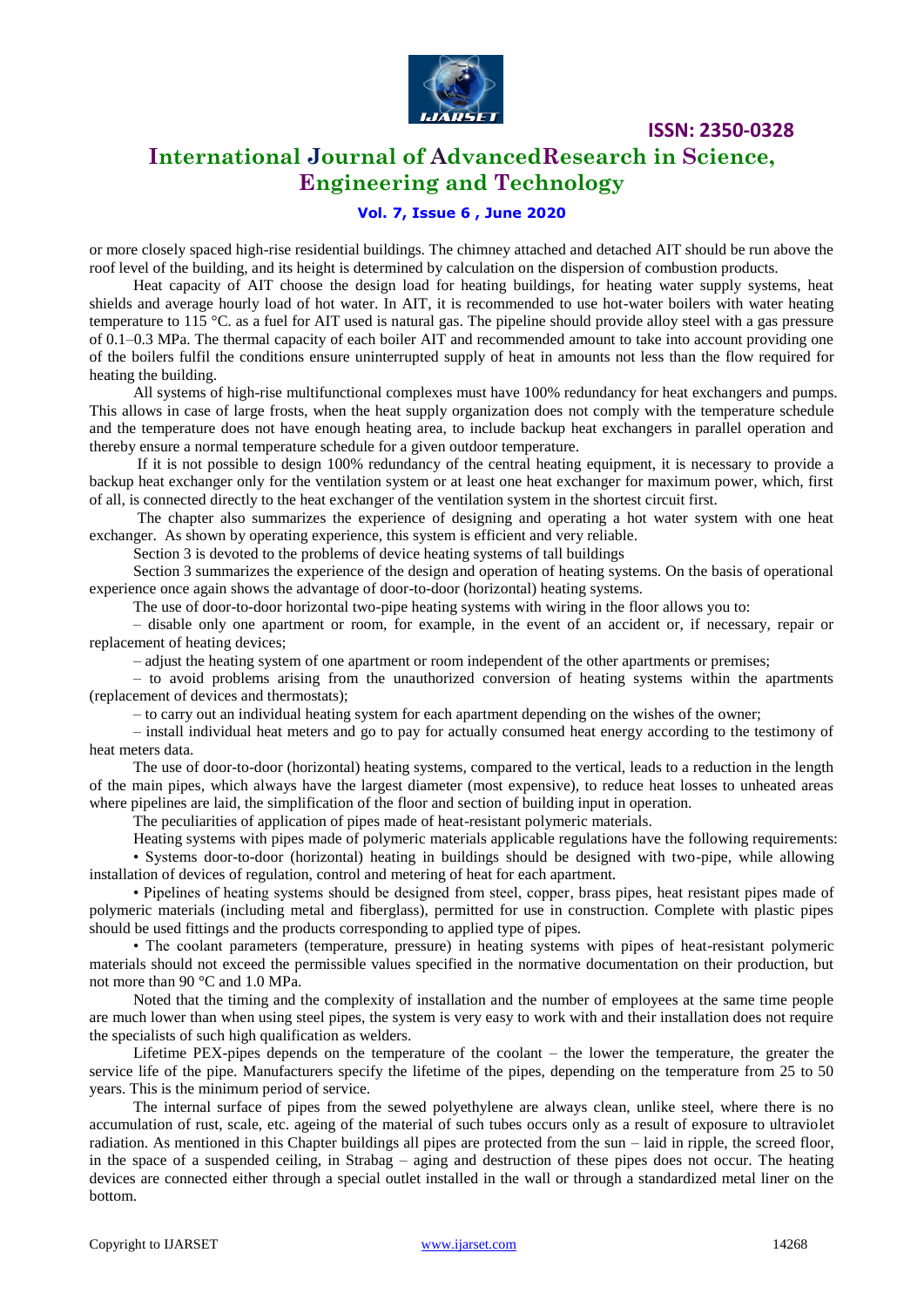

# **International Journal of AdvancedResearch in Science, Engineering and Technology**

### **Vol. 7, Issue 6 , June 2020**

Section 4 is devoted to the issues of ventilation and air-conditioning

This Section discusses the features of design of systems of ventilation and air conditioning high-rise multifunctional residential complexes

In residential and public parts of the high-rise multifunctional residential complexes usually applied mechanical supply and exhaust ventilation. The air conditioning system used in residential and public parts, but the systems vary depending on the destination premises. Public zones usually used Central air conditioning; in a residential area – local (piping) installation (such as split and multi-split systems).

For proper operation of the ventilation system hood, natural or mechanical, kompensiruet flow. If you use mechanical supply ventilation, no problems. In the case of natural flow, the use of sealed Windows disrupts the operation of the ventilation system. The simplest way of organizing the flow in this case is the installation of inlet valves on a window or external wall or use the "slotted ventilation". You can use other solutions. For example, in separate apartments to secure the flow you can install a small duct air handling units with the electric capacity of 3-6 kW, however, such a solution is possible only if the electric capacity can be provided.

The use of supply and exhaust mechanical ventilation has little effect on the cost of apartments, but it may be filed the required air flow regardless of external weather conditions.

When the economic rationale for the use at the facility mechanical centralized ventilation should bear in mind that when you use the natural flow through openable Windows for supply air heating is carried out by heating. Therefore, when designing the heating system needs to take this fact into account and, accordingly, to increase the surface of heating devices.

As noted above, for air conditioning of apartments can be used either local or Central air conditioning system. In the first case, in designated areas on the facade of the set outdoor units, from which one or more indoor units are summarized in the Freon line. In the case of using the Central systems of refrigeration machines installed, in most cases, in lower-her part of the building or on the roof, and the apartment is served chilled water.

In the design process the question often arises: what is more advantageous for cooling apartments – local multizone systems or Central systems with chillers and fan coils?

There is no simple answer. The decision on the appropriateness of an option shall be determined after examination of each project.

When choosing a cooling system of a residential area (local or Central) takes into account not only technical aspects but also economic considerations. In particular, the installation of local air-conditioning system for all costs for design, installation and maintenance of equipment is attributed to the customer who is the owner of the apartment (with a service manual, they specify only the location of outdoor units). When used for building air conditioning Central air conditioning system installation costs of equipment are costs of the investor, who then return the invested funds, increasing the cost of apartments.

Potential buyers in this case agrees to pay for additional services that improve consumer quality of the building and increase the commercial attractiveness of housing. But for the equipment of buildings with Central air conditioning required considerable capital investments. An investor often seeks to reduce the cost of the project, leading to the abandonment of a Central air conditioning system in favor of local systems.When using central air conditioners, chilled water is supplied to the apartment heat exchangers, such a system has more flexibility: if necessary, it is quite easy to change the configuration of the mains, with sufficient bandwidth it is possible to connect new consumers. To limit hydrostatic pressure, these systems are zoned, intermediate heat exchangers are installed on intermediate technical floors, etc.

In the head of a large place is given to the peculiarities of ventilation and air conditioning high-rise public multifunctional complex "Federation", namely the choice of design parameters of outside air, which was determined based on the conditions that cold and warm periods of the year the outside air temperature falls approximately 1 °C every 150 m height, and wind speed increases.In the warm period of the year, as a result of solar radiation, the outdoor walling there is a strong convective flow with a higher temperature than away from the building, so the accepted parameters of outdoor air differ from standard in both warm and cold periods of the year, given the higher security systems and the impact of the building height.

Design parameters of indoor air given the high-class building of the complex "Federation" are accepted, for example, in offices, in the warm period of 22-24 °C in the cold period of 20-22 °C and in the rooms at 22-24 °C yearround. During the cold period in most of the rooms provided for maintaining the relative humidity in the range of 30- 40 %.

The choice of the air conditioning system of the complex "Federation".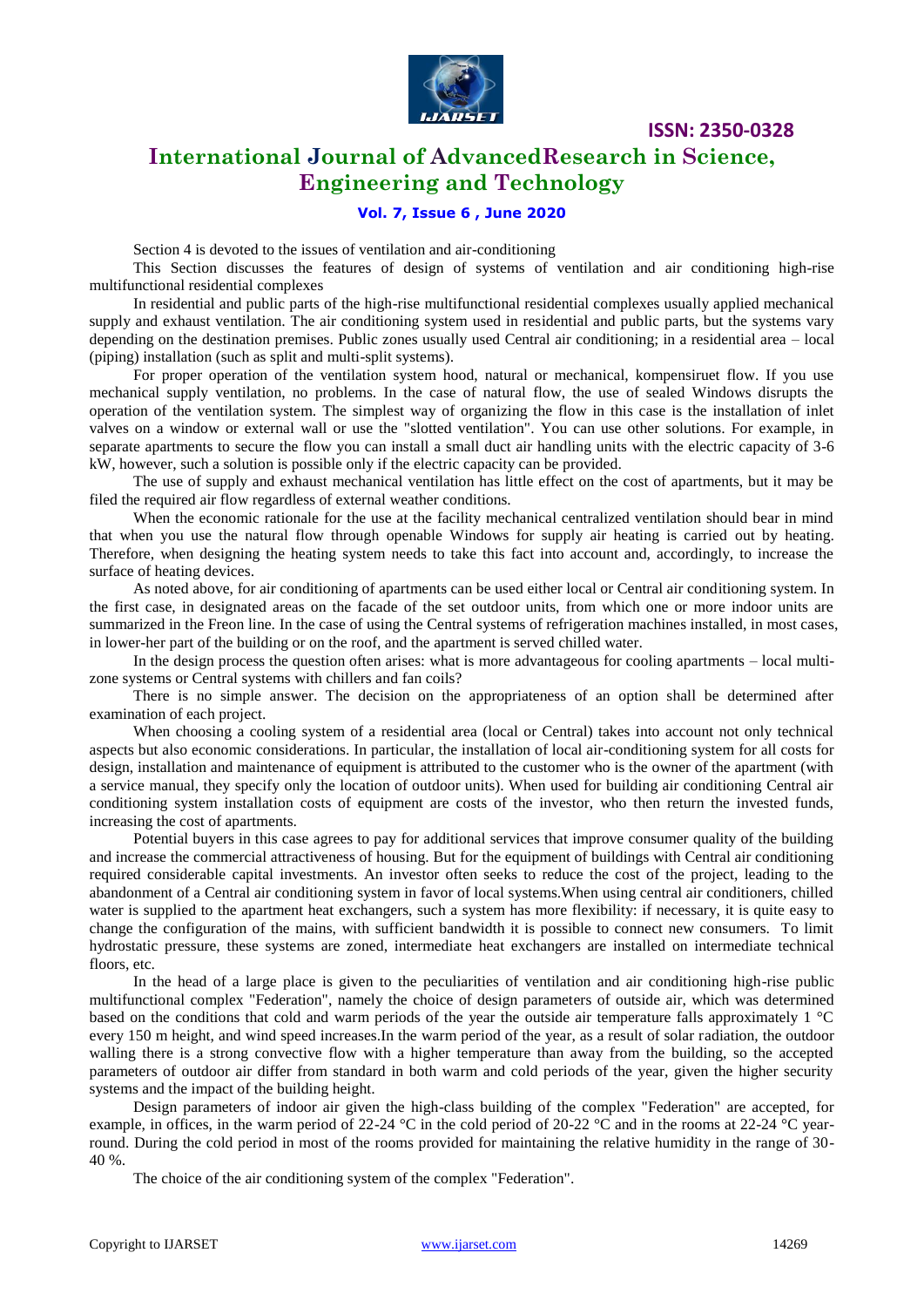

# **International Journal of AdvancedResearch in Science, Engineering and Technology**

### **Vol. 7, Issue 6 , June 2020**

When designing a public high-rise multifunctional complex were considered two options of air conditioning system: floor-by-floor decentralized system and scheme of technical floors.

In a decentralized scheme, on each working floor provides for a small engineering center with an area of 60-70 m2 with a fence of external air directly from the front and the air exhaust is also on the facade in the normalized distance. In this center there is Central air conditioning, serving only your floor, handling unit, VRV external units or water-cooled chiller condenser, cooling towers, heat exchangers, pumps, electrical panels and other accessories.

In the variant with the technical floors are installed the same set of more powerful hardware, in particular, one technical floor, 6 air conditioners capacity 44 000 m3/h each, which supply air 12 floors up or down on the three vertical shafts separately for each facade (the building plan is in the shape of a triangle).

Technical and economic calculations and a thorough analysis showed that the preferred solution is a decentralized solution with a floor layout system. Its main advantages are the following:

– the smaller total area occupied by the equipment and mines;

a very high degree of zoning, as one system serving only one floor, i.e. approximately 1 700 m2;

– higher security, because failure leaves without conditioning supply air is only one floor of the building;

– lower operating costs because work is just a mini-engineering center corresponds exactly to the mode of operation of the offices of the serviced floor;

– the minimum cross section of air ducts and their length, the lack of flame-retardant valves, and some other elements of the network;

– exceptional ease of maintenance of the equipment having small dimensions and mass and, very importantly, a significant decrease in initial costs, since the purchase and installation of such equipment can lead as the delivery of premises in rent.

The drawbacks include only three factors:

higher unit cost of equipment, less power (for different types of equipment from 10% to 30%);

– lower specific energy parameters;

– significantly (several times) greater number of serviced equipment that scares the service manual.

Regarding the first two factors, they completely overlap with the above mentioned advantages.

In assessing the third disadvantage is necessary to consider that the process of operation, and, if necessary, and repair of small equipment, is much easier and cheaper, since you can quickly carry out the replacement of equipment and subsequent repair is already in stationary conditions the Studio, not on the technical floor. Layout option with technical floors for this particular object has almost no benefits, as technical floors be advantageous when deciding on the number and traffic patterns of elevators, and to place the power supply equipment.

For high-rise multi-functional buildings mainly used Central air conditioners with a minimum flow of outside air and the fan coil as local door closers-coolers or heaters. If teplopostupleniya in areas far exceed the heat loss in the cold period, in the scheme include dry cooler with a glycol circuit.

However, for areas that require a significant amount of outdoor air or are there local hoods, for example, restaurants, canteens, gyms, meeting rooms, etc., is more appropriate scheme, when the flow of outside air to accept of the conditions of assimilation of excess heat in cold period of the year. This solution allows to abandon the dry coolers, plate heat exchangers and ethylene glycol.

Section 5 considers the issues of fire safety facilities, including fire prevention in engineering systems

Development activities must ensure the safety of people in case of fire in accordance with the requirements of GOST 12.1.004–91 "Fire safety. General requirements". Limits of fire resistance of other structural elements of the building height more than 75 m and 100 m should be provided in accordance with statutory requirements for buildings of the first degree of fire resistance, and in buildings taller than 100 m, a special degree of fire resistance. According to MGSN 4.04–94, thermal insulation of external walls should be used, as a rule, non-flammable (NG) materials.

Pipelines of engineering systems (Sewerage, drainage, heating, hot and cold water, garbage disposal) should be taken from non-combustible materials. Pipelines of heating and water supply within the apartment (except risers) are allowed to perform from combustible materials groups G1 and G2.

The possibility of using pipelines of the sewage system of the combustible materials of the groups G1 and G2 must be demonstrated by test. Mine utilities (including garbage chutes) residential and non-residential part of the building should be separate.

Currently in the world there is a trend towards using a single integrated system of automatic control of engineering systems (smart buildings). In domestic practice of PPA, as a rule, ring-fenced from other systems of automation and dispatching. This is due to the fact that the creation of intelligent buildings, smart homes initially involves the use of expensive basic equipment. Developers are usually not willing to go on such costs. In addition, the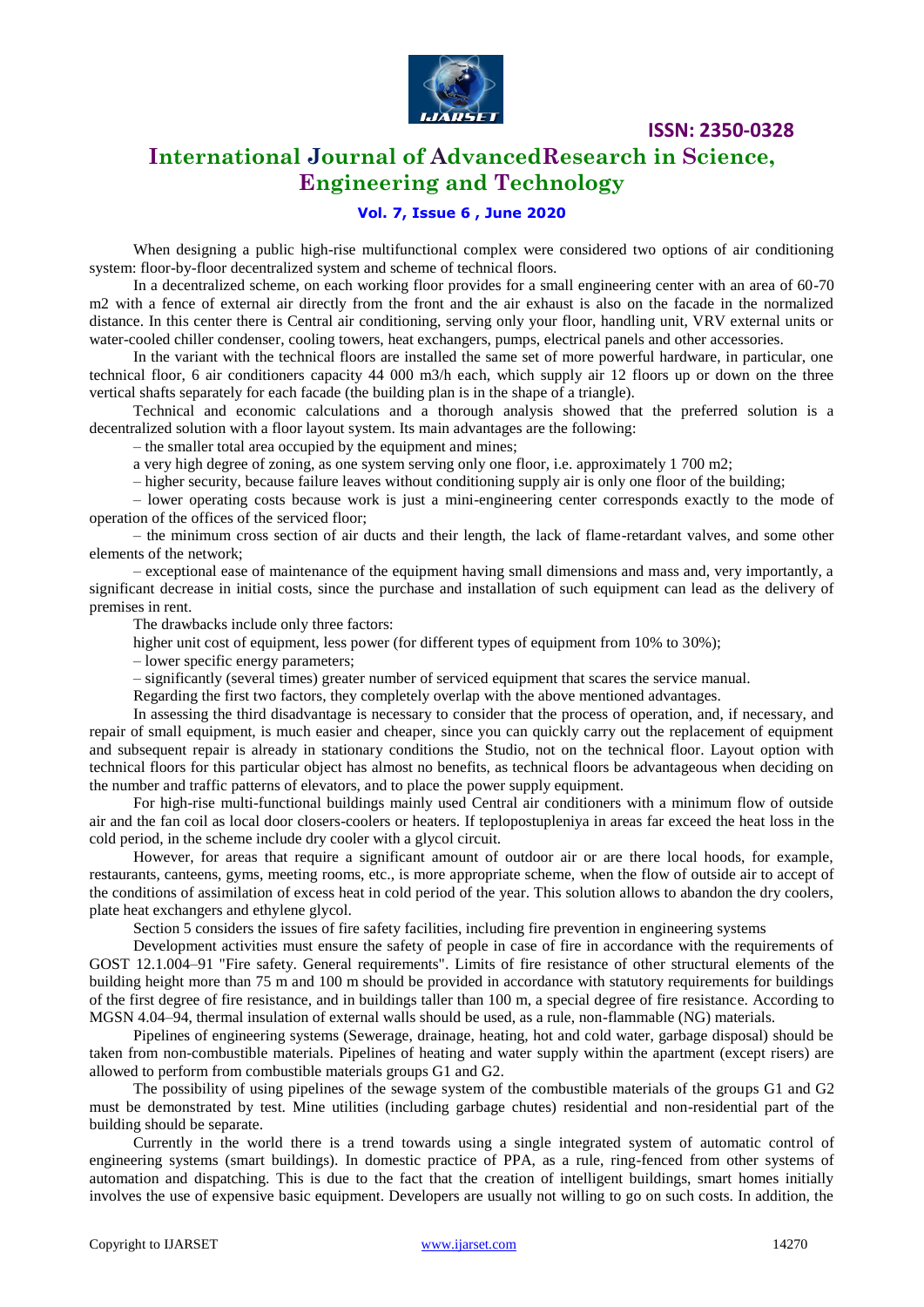

### **International Journal of AdvancedResearch in Science, Engineering and Technology**

#### **Vol. 7, Issue 6 , June 2020**

more complex the instrument, the more systems it needs to serve, the higher the probability of it (or part of it) down.The automation of the fire protection systems of a high-rise building should ensure the full operability of many internal engineering systems of the facility, therefore, further complicating it, combining it with the automation of general ventilation systems, central heating, elevators, etc., is impractical. Due to the combination of these factors, reliability and cost, under the current conditions it is justified to separate fire-prevention automation into a separate system, which is isolated from other building automation and control systems and has a connection with the same general ventilation system no more than at the level of "dry" contacts. As you know, at the initial stage it is much easier to put out any fire. Even if it is not possible to completely eliminate the source of ignition, further extinguishing the fire can be simplified by localizing it and preventing the spread of fire throughout the building.

For these reasons, the operating companies a high rise multipurpose complexes often create their departmental (site) fire departments who are trained to respond quickly to the fact of occurrence of fire, and whose task is the localization of the place of fire prior to the arrival of paramilitary fire departments of State fire service of EMERCOM of Russia.

In high-rise buildings it is advisable to apply the scheme nezadymlyaemye stairwells 3 (N3), i.e., stairwells, shielded from the smoke by creating an air overpressure in case of fire in lobbies-locks. This scheme was tested in the Institute of fire prevention on the "fragment of a floor of high-rise buildings" and confirmed its effectiveness. In this scheme, the air in the air locks is served on a special channel. Parameters of the ventilator pressurization in the channel is calculated similarly to the parameters of the fan pressurization in Elevator shafts and stairwells.

Section 6 is devoted to the issues of water supply and sanitation

Unfortunately, the existing regulations for the design and operation of water supply systems the requirements for water supply systems of high-rise buildings were not full, scattered in numerous documents and do not contain requirements on resource. The reliability requirements are formulated in General terms and do not allow to assess the reliability of water supply to individual consumers and small consumer groups. Increasing the hydraulic reliability of systems of economic and drinking water supply is provided by zoning them according to the height of the building. Zone height is taken from the conditions of maximum allowable pressure in front of the intake fittings. All pumps and other equipment must have automation systems, dispatching and control with manual and remote control. Preferably these systems to integrate into an automated building management system.

The water distribution network take the ring. A great influence on the reliability of having the material of the pipelines, clogging or corrosion which leads to a deterioration of the hydraulic characteristics, to accidents and disruptions in the supply of water to consumers. The correct choice of pipeline material, the use of copper and plastic pipes, little subject to corrosion and clogging, significantly increases the reliability and durability of systems. Water tanks, providing temporary backup, create a regulatory and emergency water supply in the building and stabilize the water pressure in the system.

To reduce hydraulic instability of the internal networks, when the water temperature changes drastically when you turn on the faucets at the neighbors or in the next room, it is advisable to use a collecting housing layout, where each mixer is connected by separate tubing to a common manifold attached to the riser. The risers, control valves, control and measuring devices (water meters) it is desirable to make the outside of the premises so that the service operation in emergency situations could quickly disable the emergency stations placed in apartments and premises .Based on these considerations, in the exclusive commercial and high-rise buildings towers water supply system laid in the niche of ladder-leftoverall, providing you enter the apartment piping hot and cold water. The system is equipped with meters for hot and cold water, together with filters and pressure regulators installed in the distribution cabinets in the stairway and Elevator lobby. The calculation for actual consumption of resources is conducted according to indications of counters. This solution allows, if necessary, to cut off one of the consumers to check the pressure, adjust consumers. Localization of the damaged area helps to minimize the damage from the accident, the water supply of the neighboring apartments not terminated.

Wiring to apartments and the apartment is performed, as heating system from PEX-pipes, placed, as a rule, of the suspended ceiling (or the floor). Since the wiring from the disconnect to the water valves is performed without breaks, "one pipe", this scheme features high reliability, resistance to leaks. In turn, the smooth inner surface of pipe cross-linked polyethylene avoids the overgrowing of the pipe even in the case of very hard water. The water system is also divided into zones according to altitude, and in the described systems risers systems are laid in parallel in recesses of the stair-Elevator site, have convenient access for maintenance and repair. By analogy with heating systems all hot water risers equipped with compensators and fixed supports. The estimated circulation is exposed with control and balancing valves. The use of modern controllers allows the use of individual calorific point one group of heat exchangers hot water for 2-3 zones. The building in the first place must be installed with fire fighting water. Let this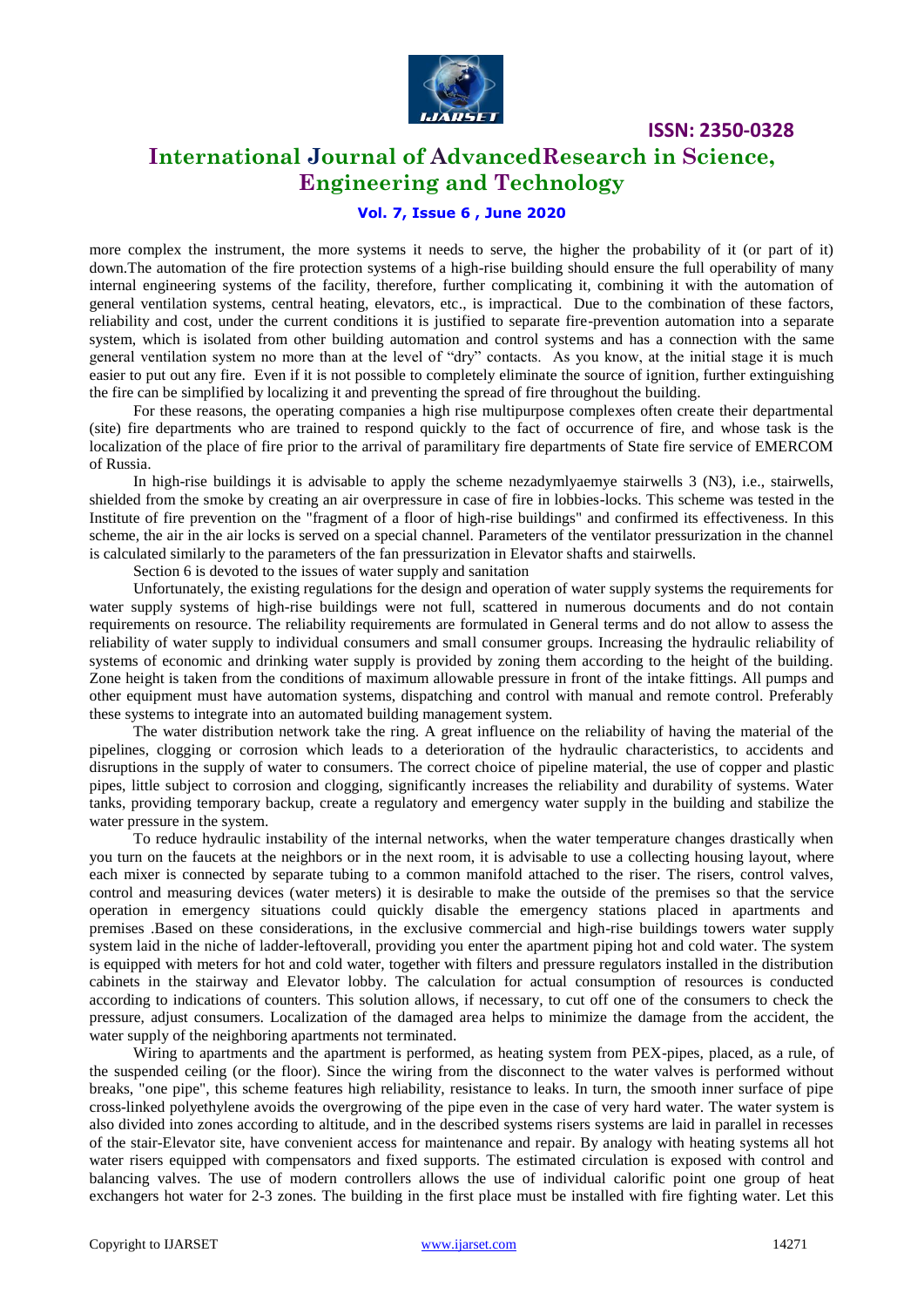

### **International Journal of AdvancedResearch in Science, Engineering and Technology**

### **Vol. 7, Issue 6 , June 2020**

system is in "dry" mode, but should be able at any moment to submit to it and to repay, for example, combustion of household waste on any floor.

Temporary water supply projects under construction must ensure the fire water consumption. Such water can be put temporary fire booster pump that can be turned on manually in case of fire to provide the fire. Currently, all new buildings are widely used non-flared cast iron pipe. These tubes do not burn in contrast to PVC pipes. In addition, they are soundproof, which is important for luxury buildings. When you fire a PVC pipe is lit, passes the fire to adjacent floors and secretes toxic substances. One of the main advantages of this system is the quick dismantling of individual sections of beds on the tehetazha to remove cement-sand and colorful adhesive deposits, which grows to 3/4 section of sunbeds for two weeks. For quality of cleaning the sunbeds machine "Cobra" with the simultaneous flushing of the system is used with the device of cleaning of two polwatta in order to open the funnel was above the main pipe.Special attention should be given to releases of high-rise buildings. Since buildings have a considerable drawdown, releases in exterior walls not sealed deaf, and uses a special damping device, which does not allow the pipe to release be reversed. This also applies to all other networks.

Another problem is the drainage of water in case of fire. If there is sprinkleron apartments, must not be about 100% waterproofing apartments (and not just the areas of the bathroom) because of a leak on the lower floors will lead to the need for reparations. For interroom halls is necessary to make the slope of the floor to the receiving holes (trap in this case is not suitable because it has a small bandwidth) and output pipes at floor level interroom hall (with discharge in drainage network).

For the rest of the Sections will focus only on content.

Section 7. Disposal of rubbish, Bulgarovo

Discusses the devices of waste disposal systems and saleprovides.

Section 8. Automation

Examines the questions:

– Work offline and work in a collaborative mode. The choice of Protocol.

– Intellectualization of the building.

– Peculiarities of automation of some types of HVAC systems.

– Regulation "on the reverse air".

System with zonal control.

– Systems with variable air flow (VAV).

System with group control.

– Pair of automation systems with security systems.

Pairing with the power supply system.

– Engineering and operation.

An example of the use of system automation and control in high-rise residential complexes.

– Automation system of ventilation and air thermal veils.

Automation systems Central heating unit.

– Fire alarm system and automation.

The access control system and burglar alarm.

System for video surveillance and digital recording of video.

Section 9 describes the built of existing high-rise complexes

In the annexes to the book the questions of aerodynamics of high-rise buildings:

– Change the height of temperature, wind speed and barometric pressure.

Convective air flow from the outside of a building.

– Wind pressure, aerodynamic coefficients.

– An example of the results of mathematical modeling of aerodynamics of a tall building.

– Approximate method of determination of local aerodynamic effects on high-rise building with application of computer technologies simulation of turbulent flow around the facades of a complex configuration.

– The choice of the model surface boundary layer. Approximate methods of calculating wind loads.

- Average component of the wind speed.
- Mindful of the speed of wind gusts.

– Two mechanisms of unsteady wind loading on facades of high buildings.

– Technique of differentiation factors in maintaining an unsteady wind.

– Numerical simulation of the unsteady two-dimensional flow profile of the building.

Mathematical model, computational domain, the technology of computing.